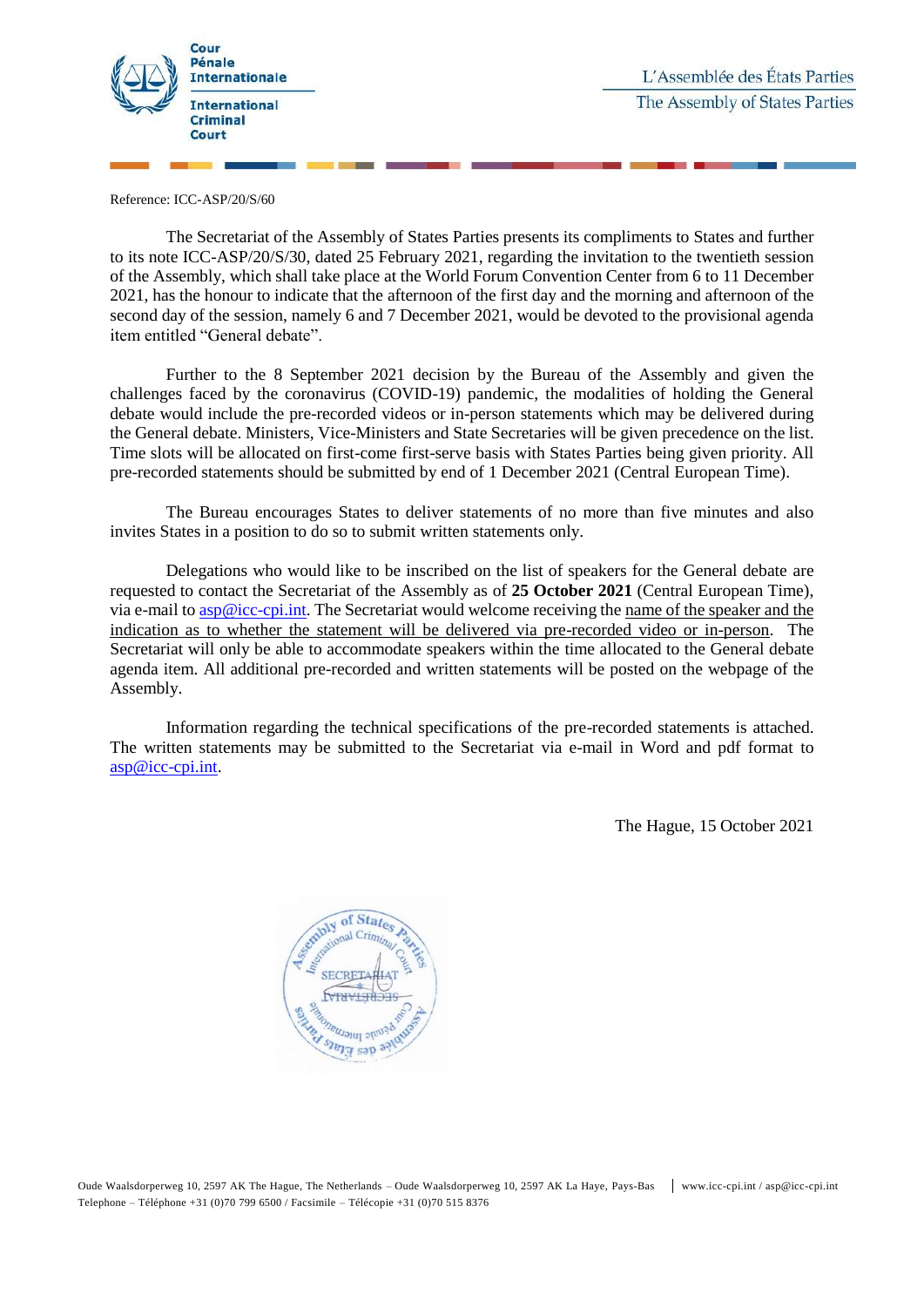# **Annex**

## **Pre-recorded Statements Audio Video Guidelines for the General debate of the twentieth session of the Assembly of States Parties 6-11 December 2021**

# The Hague, World Forum Convention Center

# **I. Introduction**

1. The Bureau of the Assembly decided on 8 September 2021 that each State Party, Observer State, Invited State and a limited number of civil society representatives shall be invited to participate in the General debate. They may submit a pre-recorded statement, which time permitting will be played in the main conference room during the plenary meetings on the General debate.

# **II. Technical focal point of each delegation for each meeting**

- 2. For delegations whose speaker opts to deliver her or his statement by video, please provide, no later than 26 November 2021, the name and contact details of the technical focal point for the above meeting. The Secretariat of the Assembly of States Parties will be in contact with the technical focal points for all matters pertaining to the pre-recorded video statements. All pre-recorded statements should be submitted by end of 1 December 2021 (Central European Time).
- 3. Please send the technical focal point contact name and details to: [asp19.videorecordings@gmail.com.](mailto:asp19.videorecordings@gmail.com) If there are any questions, please send an email to the above-mentioned email address.

# **III. Interpretation requirements related to the pre-recorded video statements**

- 4. Ensure the speaker speaks clearly and at a moderate pace to enable accurate interpretation;
- 5. When submitting the pre-recorded statement, provide a copy of the text of the statement for the interpretation services and ensure that name of each pre-recorded statement file clearly indicates the name of the speaker and affiliation;
- 6. For pre-recorded statement in a language other than Arabic, English, French or Spanish, provide an audio recording of the interpretation into one of these four languages. In addition, provide the text of the statement translated into one of these four languages for the Interpretation Services.<sup>1</sup>

### **IV. Audio visual file general guidance for Broadcast and Conferences**

### 7. **For file submission video quality preferably**

- HD resolution of 1920 x 1080 pixels in an aspect ratio of 16:9
- H264 video file format

 $\overline{a}$ 

<sup>&</sup>lt;sup>1</sup> In case of languages other than Arabic, English, French or Spanish, when a video address is played back and broadcast on the "floor" channel in the original language, the audio of the pre-recorded translation needs to be synchronously broadcast on the corresponding language channel.